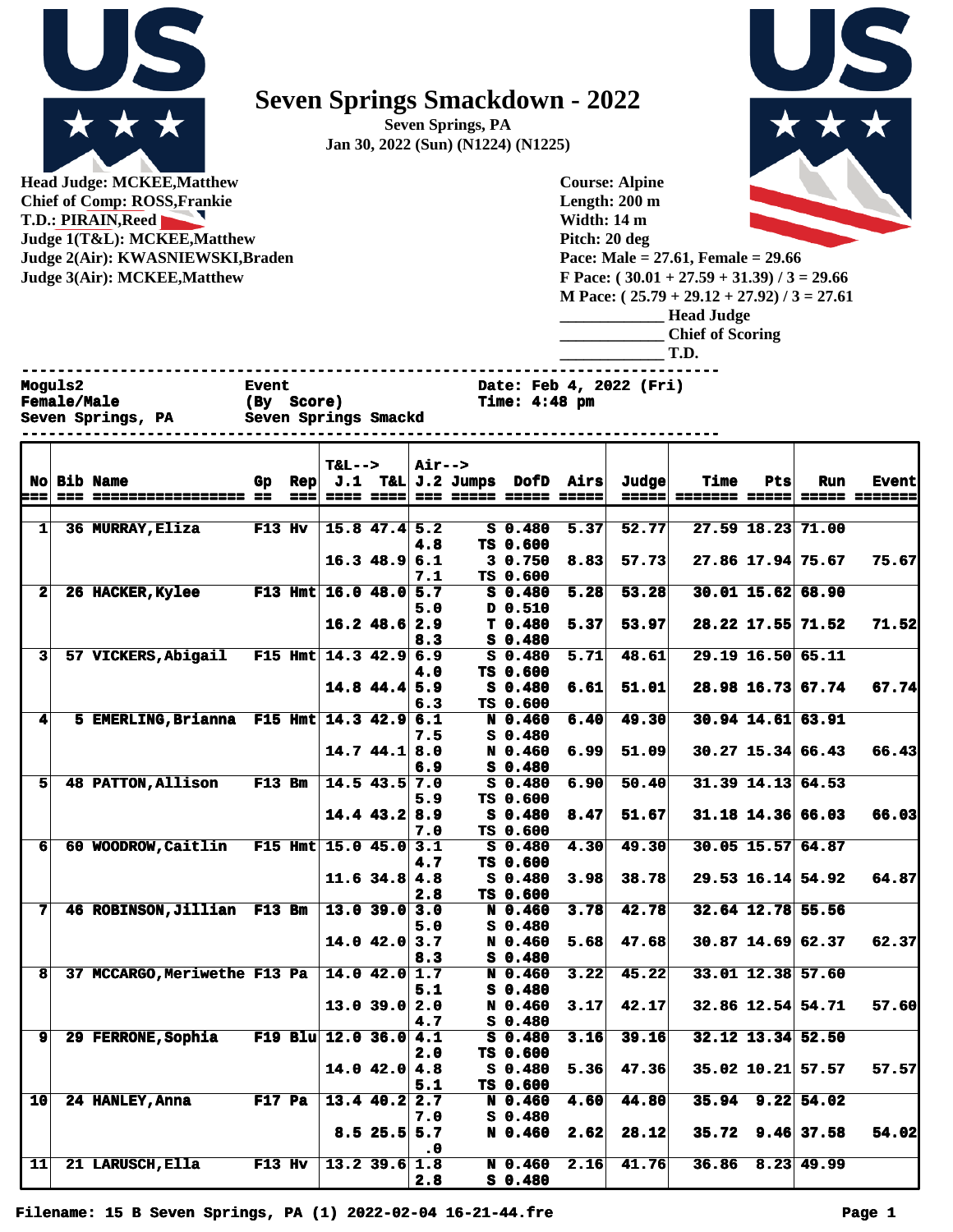**Female/Male (By Score) Time: 4:48 pm Seven Springs, PA Seven Springs Smackd** 

**Moguls2 Event Date: Feb 4, 2022 (Fri)**<br> **Female/Male** (By Score) **Date: Feb 4, 2022 (Fri)** 

|                         |         |                              |               |           | $T&L-->$              |                                       | <b>Air--&gt;</b> |                 |                                 |          |       |                 |     |                      |                      |
|-------------------------|---------|------------------------------|---------------|-----------|-----------------------|---------------------------------------|------------------|-----------------|---------------------------------|----------|-------|-----------------|-----|----------------------|----------------------|
|                         |         | No Bib Name                  | Gp.           | Rep       |                       |                                       |                  |                 | $J.1$ T&L $J.2$ Jumps DofD Airs |          | Judge | <b>Time</b>     | Pts | Run                  | <b>Event</b>         |
|                         | $= = =$ | ______________________       |               | ss = 1    |                       | $\qquad \qquad \qquad =\qquad \qquad$ |                  | === ===== ===== |                                 | $= 2222$ | == 1  |                 |     |                      | <b>===== =======</b> |
|                         |         |                              |               |           |                       | $12.8$ 38.4 2.1                       |                  |                 | N 0.460                         | 2.88     | 41.28 | 36.65           |     | $8.45$ 49.73         | 49.99                |
|                         |         |                              |               |           |                       |                                       | 4.0              |                 | $S$ 0.480                       |          |       |                 |     |                      |                      |
| 12                      |         | 35 NEIL, Samantha            | F11 Hv        |           |                       | $\overline{10.0}$ 30.0 2.0            |                  |                 | T <sub>0.480</sub>              | 3.21     | 33.21 |                 |     | 34.41 10.87 44.08    |                      |
|                         |         |                              |               |           |                       |                                       | 4.7              |                 | $S$ 0.480                       |          |       |                 |     |                      |                      |
|                         |         |                              |               |           |                       | 11.0 33.0 2.3                         |                  |                 | T 0.480                         | 4.31     | 37.31 |                 |     | 34.70 10.56 47.87    | 47.87                |
|                         |         |                              |               |           |                       |                                       | 6.7              |                 | $S$ 0.480                       |          |       |                 |     |                      |                      |
| 13                      |         | 34 NELSON, Arden             | <b>F13 Hv</b> |           |                       | $6.0$ 18.0 2.9                        |                  |                 | $S$ 0.480                       | 2.39     |       | $20.39$ 1:15.12 |     | 20.39                |                      |
|                         |         |                              |               |           |                       |                                       | 2.1              |                 | T 0.480                         |          |       |                 |     |                      |                      |
|                         |         |                              |               |           |                       | $12.3$ 36.9 2.0                       |                  |                 | N 0.460                         | 1.97     | 38.87 |                 |     | $38.72$ 6.22 45.09   | 45.09                |
|                         |         |                              |               |           |                       |                                       | 2.2              |                 | T 0.480                         |          |       |                 |     |                      |                      |
| 14                      |         | 19 BOLDT, Clara              | $F11$ Bm      |           |                       | 9.628.82.0                            |                  |                 | $S$ 0.480                       | 1.88     | 30.68 | 39.97           |     | 4.87 35.55           |                      |
|                         |         |                              |               |           |                       |                                       | 2.0              |                 | N 0.460                         |          |       |                 |     |                      |                      |
|                         |         |                              |               |           |                       | $11.5$ 34.5 3.0                       |                  |                 | $S$ 0.480                       | 2.88     | 37.38 | 38.37           |     | 6.60 43.98           | 43.98                |
|                         |         |                              |               |           |                       |                                       | 3.0              |                 | T 0.480                         |          |       |                 |     |                      |                      |
| 15 <sup>1</sup>         |         | 3 CHESS, Piper               | F11 Hv        |           |                       | $8.8$ 26.4 4.0                        |                  |                 | N 0.460                         | 2.94     | 29.34 | 44.72           |     | 29.34                |                      |
|                         |         |                              |               |           |                       |                                       | 2.3              |                 | $S_0, 480$                      |          |       |                 |     |                      |                      |
|                         |         |                              |               |           |                       | 10.0 30.0 2.1                         |                  |                 | $S$ 0.480                       | 1.96     | 31.96 |                 |     | $42.14$ $2.53$ 34.49 | 34.49                |
|                         |         |                              |               |           |                       |                                       | 1.9              |                 | D 0.510                         |          |       |                 |     |                      |                      |
| 16                      |         | 54 SMITH, Hannah             |               | $F17$ Blu |                       | dns                                   |                  |                 |                                 | dns      |       | (none)          |     | dns                  |                      |
|                         |         |                              |               |           |                       |                                       |                  |                 |                                 |          |       |                 |     |                      |                      |
|                         |         |                              |               |           |                       | dns                                   |                  |                 |                                 | dns      |       | (none)          |     | dns                  | dnsl                 |
|                         |         |                              |               |           |                       |                                       |                  |                 |                                 |          |       |                 |     |                      |                      |
| 16                      |         | 40 MCCARGO, Augustine F11 Pa |               |           |                       | dns                                   |                  |                 |                                 | dns      |       | (none)          |     | dns                  |                      |
|                         |         |                              |               |           |                       |                                       |                  |                 |                                 |          |       |                 |     |                      |                      |
|                         |         |                              |               |           |                       | dns                                   |                  |                 |                                 | dns      |       | (none)          |     | dns                  | dnsl                 |
|                         |         |                              |               |           |                       |                                       |                  |                 |                                 |          |       |                 |     |                      |                      |
|                         |         |                              |               |           |                       |                                       |                  |                 |                                 |          |       |                 |     |                      |                      |
| 1                       |         | 20 EDWARDS, Christoph M13 Hv |               |           | $16.3$ 48.9 9.5       |                                       |                  |                 | 30.650                          | 9.47     | 58.37 |                 |     | 25.79 18.10 76.47    |                      |
|                         |         |                              |               |           |                       |                                       | 8.7              |                 | $S$ 0.380                       |          |       |                 |     |                      |                      |
|                         |         |                              |               |           |                       | $16.5$ 49.5 8.9                       |                  |                 | 30.650                          | 8.28     | 57.78 |                 |     | 25.38 18.58 76.36    | 76.47                |
|                         |         |                              |               |           |                       |                                       | 5.0              |                 | TS 0.500                        |          |       |                 |     |                      |                      |
| $\mathbf{2}$            |         | 69 BOSSOLA, Nicco            | <b>M13 Pa</b> |           |                       | $15.0$ 45.0 5.9                       |                  |                 | TS 0.500                        | 7.45     | 52.45 |                 |     | 27.56 16.05 68.50    |                      |
|                         |         |                              |               |           |                       |                                       | 9.0              |                 | <b>TT 0.500</b>                 |          |       |                 |     |                      |                      |
|                         |         |                              |               |           |                       | $16.3$ 48.9 6.3                       |                  |                 | TS 0.500                        | 7.60     | 56.50 |                 |     | 27.14 16.54 73.04    | 73.04                |
|                         |         |                              |               |           |                       |                                       | 8.9              |                 | <b>TT 0.500</b>                 |          |       |                 |     |                      |                      |
| $\overline{\mathbf{3}}$ |         | 12 PLUMMER, Nolan            | <b>M17 Pa</b> |           |                       | $16.4$ 49.2 9.2                       |                  |                 | K 0.410                         | 7.69     | 56.89 |                 |     | 27.92 15.64 72.53    |                      |
|                         |         |                              |               |           |                       |                                       | 7.0              |                 | DD 0.560                        |          |       |                 |     |                      |                      |
|                         |         |                              |               |           |                       | $16.0$ 48.0 5.5                       |                  |                 | 30.650                          | 8.16     | 56.16 |                 |     | $27.34$ 16.31 72.47  | 72.53                |
|                         |         |                              |               |           |                       |                                       | 8.2              |                 | DD 0.560                        |          |       |                 |     |                      |                      |
| $\blacktriangleleft$    |         | 52 SHEEHY, Neven             | M13 Hv        |           |                       | $15.8$ 47.4 6.7                       |                  |                 | 3 0.650 10.26                   |          | 57.66 |                 |     | 29.12 14.24 71.90    |                      |
|                         |         |                              |               |           |                       |                                       | 8.7              |                 | 3p 0.680                        |          |       |                 |     |                      |                      |
|                         |         |                              |               |           |                       | $15.3$ 45.9 5.7                       |                  |                 | 30.650                          | 9.61     | 55.51 |                 |     | 29.58 13.71 69.22    | 71.90                |
|                         |         |                              |               |           |                       |                                       | 8.7              |                 | $3p$ 0.680                      |          |       |                 |     |                      |                      |
| $\overline{\mathbf{5}}$ |         | 2 CHESS, Greyson             | $M13$ Hv      |           |                       | $15.5$ 46.5 7.0                       |                  |                 | 30.650                          | 8.04     | 54.54 |                 |     | 28.27 15.23 69.77    |                      |
|                         |         |                              |               |           |                       |                                       | 9.2              |                 | $S_0.380$                       |          |       |                 |     |                      |                      |
|                         |         |                              |               |           |                       | $15.8$ 47.4 6.2                       |                  |                 | 30.650                          | 6.13     | 53.53 |                 |     | $26.66$ 17.10 70.63  | 70.63                |
|                         |         |                              |               |           |                       |                                       | 4.2              |                 | TS 0.500                        |          |       |                 |     |                      |                      |
| $6 \vert$               |         | 13 CONLEY, Owen              |               |           | M17 Buf 15.3 45.9 7.0 |                                       |                  |                 | $K$ 0.410                       | 5.41     | 51.31 |                 |     | $27.81$ 15.76 67.07  |                      |
|                         |         |                              |               |           |                       |                                       | 6.7              |                 | T 0.380                         |          |       |                 |     |                      |                      |
|                         |         |                              |               |           |                       | $15.4$ 46.2 7.9                       |                  |                 | K 0.410                         | 7.58     | 53.78 |                 |     | 27.16 16.52 70.30    | 70.30                |
|                         |         |                              |               |           |                       |                                       | 8.7              |                 | TS 0.500                        |          |       |                 |     |                      |                      |
| $\overline{7}$          |         | 11 BANYARD, Richard          |               |           | M17 Hmt 15.5 46.5 4.8 |                                       |                  |                 | $S_0.380$                       | 5.63     | 52.13 |                 |     | 28.62 14.82 66.95    |                      |
|                         |         |                              |               |           |                       |                                       | 9.3              |                 | $X_0.410$                       |          |       |                 |     |                      |                      |
|                         |         |                              |               |           |                       | $15.8$ 47.4 8.7                       |                  |                 | $S_0.380$                       | 7.11     | 54.51 |                 |     | 27.96 15.59 70.10    | 70.10                |
|                         |         |                              |               |           |                       |                                       | 9.3              |                 | x 0.410                         |          |       |                 |     |                      |                      |
| 8                       |         | 72 PIRAIN, Reese             | <b>M15 Pa</b> |           |                       | $14.7$ $44.1$ 6.9                     |                  |                 | $R$ 0.410                       | 5.69     | 49.79 |                 |     | $29.15$ 14.21 64.00  |                      |
|                         |         |                              |               |           |                       |                                       | 7.0              |                 | $X_0.410$                       |          |       |                 |     |                      |                      |
|                         |         |                              |               |           |                       | $15.0$ 45.0 8.5                       |                  |                 | $K_0.410$                       | 7.29     | 52.29 |                 |     | 28.07 15.46 67.75    | 67.75                |
|                         |         |                              |               |           |                       |                                       | 9.3              |                 | $X_0.410$                       |          |       |                 |     |                      |                      |
| 9                       |         | 27 HACKER, Cayden            |               | M11 Hmt   | $14.5$ 43.5 4.2       |                                       |                  |                 | $S_0.380$                       | 4.59     | 48.09 |                 |     | 28.81 14.60 62.69    |                      |
|                         |         |                              |               |           |                       |                                       | 6.0              |                 | <b>TT 0.500</b>                 |          |       |                 |     |                      |                      |
|                         |         |                              |               |           |                       | 15.045.07.4                           |                  |                 | $S$ 0.380                       | 7.16     | 52.16 |                 |     | 28.83 14.58 66.74    | 66.74                |
|                         |         |                              |               |           |                       |                                       | 8.7              |                 | <b>TT 0.500</b>                 |          |       |                 |     |                      |                      |
| 10                      |         | 14 COLLINS, Brian            |               |           | M17 Blu 13.4 40.2 2.0 |                                       |                  |                 | $S_0.380$                       | 2.44     | 42.64 |                 |     | 28.97 14.42 57.06    |                      |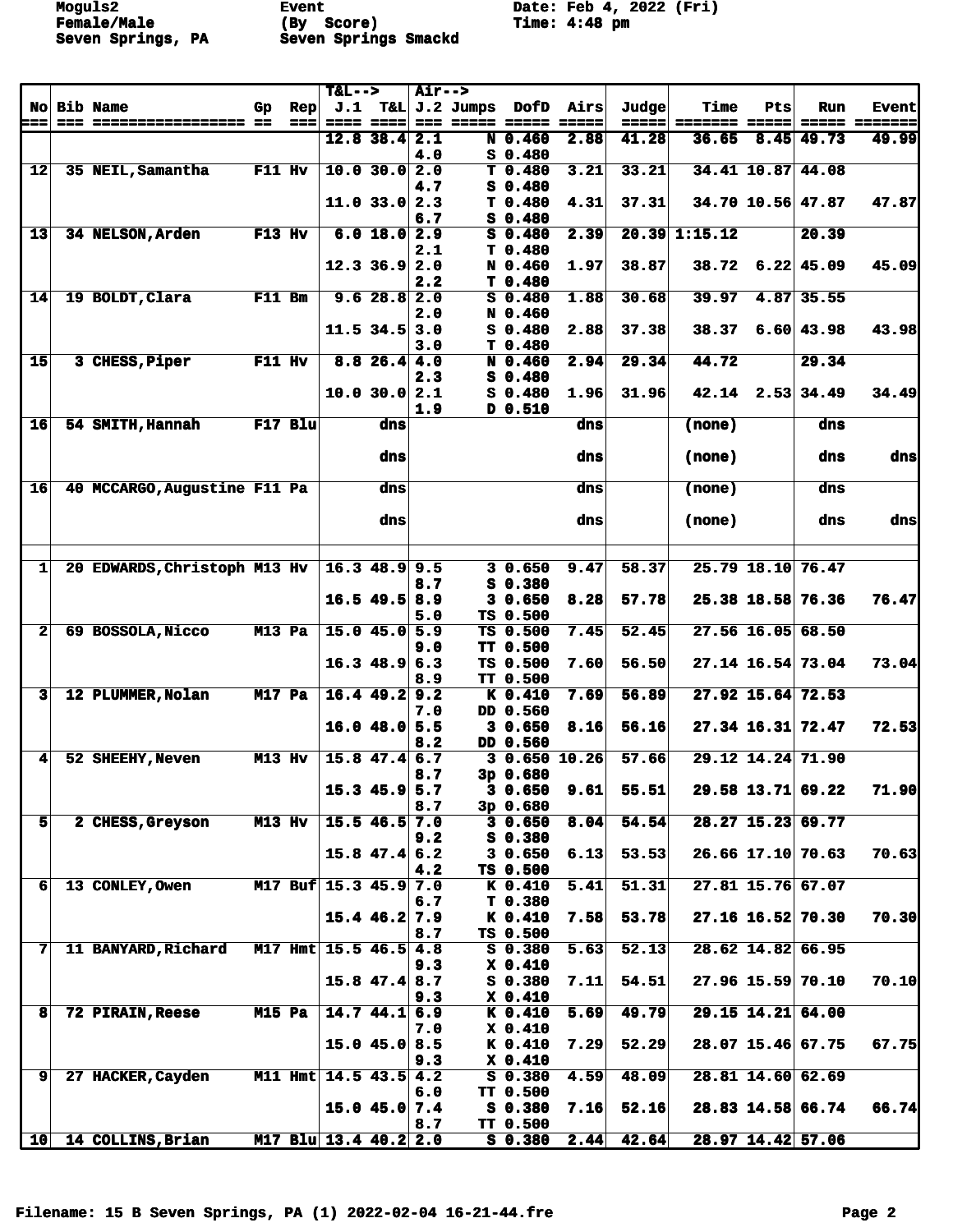**Female/Male (By Score) Time: 4:48 pm Seven Springs, PA Seven Springs Smackd** 

**Moguls2 Event Date: Feb 4, 2022 (Fri)**<br> **Female/Male** (By Score) **Date: Feb 4, 2022 (Fri)** 

|                 |                     |               |           | $T&L-->$              |                           | <b>Air--&gt;</b>       |           |                       |      |          |               |     |                         |                      |
|-----------------|---------------------|---------------|-----------|-----------------------|---------------------------|------------------------|-----------|-----------------------|------|----------|---------------|-----|-------------------------|----------------------|
|                 | No Bib Name         | Gp            | Rep       |                       | $J.1$ T&L                 |                        | J.2 Jumps | DofD                  | Airs | Judge    | Time          | Pts | Run                     | <b>Event</b>         |
| ===             |                     |               | saal      |                       | <b>==== ====</b>          |                        |           | --- ----- ----- ----- |      | $= 2222$ | ======= ===== |     |                         | <b>===== =======</b> |
|                 |                     |               |           |                       |                           | 4.1                    |           | $D$ 0.410             |      |          |               |     |                         |                      |
|                 |                     |               |           |                       | $14.8$ 44.4 6.0           |                        |           | $S$ 0.380             | 5.13 | 49.53    |               |     | 28.05 15.49 65.02       | 65.02                |
|                 |                     |               |           |                       |                           | 5.1                    |           | DD 0.560              |      |          |               |     |                         |                      |
| 11              | 16 MCCALIP, Chance  | $M13$ Pa      |           |                       | $15.1$ 45.3 6.5           |                        |           | T 0.380               | 5.47 | 50.77    |               |     | 30.44 12.72 63.49       |                      |
|                 |                     |               |           |                       |                           | 7.9                    |           | $S$ 0.380             |      |          |               |     |                         |                      |
|                 |                     |               |           |                       | $15.1$ 45.3 8.9           |                        |           | T <sub>0.380</sub>    | 6.07 | 51.37    |               |     | 29.87 13.38 64.75       | 64.75                |
|                 |                     |               |           |                       |                           | 7.1                    |           | $S$ 0.380             |      |          |               |     |                         |                      |
| 12              | 59 WAGNER, Trey     | $M17$ Pa      |           |                       | $15.1$ 45.3 3.1           |                        |           | $S$ 0.380             | 5.74 | 51.04    |               |     | $31.58$ $11.39$ $62.43$ |                      |
|                 |                     |               |           |                       |                           | 7.5                    |           | <b>TTT 0.610</b>      |      |          |               |     |                         |                      |
|                 |                     |               |           |                       | 7.021.07.2                |                        |           | $S$ 0.380             | 6.13 | 27.13    |               |     | $37.24$ 4.83 31.96      | 62.43                |
|                 |                     |               |           |                       |                           | 6.8                    |           | <b>TT 0.500</b>       |      |          |               |     |                         |                      |
| 13              | 68 YOUNG, Noah      |               | M17 Buf   |                       | $6.4$ 19.2                | $\cdot$ 1              |           | $S$ 0.380             | 1.96 | 21.16    | 57.39         |     | 21.16                   |                      |
|                 |                     |               |           |                       |                           | 5.1                    |           | T 0.380               |      |          |               |     |                         |                      |
|                 |                     |               |           |                       | $14.3$ 42.9               | 6.7                    |           | $S$ 0.380             | 4.55 | 47.45    |               |     | $31.50$ 11.49 58.94     | 58.94                |
|                 |                     |               |           |                       |                           | 5.3                    |           | T 0.380               |      |          |               |     |                         |                      |
| 14              | 10 BOLDT, Luke      | $M13$ Bm      |           |                       | 4.0 12.0                  | 2.7                    |           | T 0.380               | 1.02 | 13.02    | 39.06         |     | $2.72$ 15.74            |                      |
|                 |                     |               |           |                       |                           | $\cdot$ 0              |           |                       |      |          |               |     |                         |                      |
|                 |                     |               |           |                       | $14.1$ $42.3$             | 3.4                    |           | T <sub>0.380</sub>    | 5.84 | 48.14    | 32.80         |     | 9.98 58.12              | 58.12                |
|                 |                     |               |           |                       |                           | 7.0                    |           | 30.650                |      |          |               |     |                         |                      |
| 15              | 55 SMITH, Liam      |               |           | M13 Hmt 13.1 39.3 4.0 |                           |                        |           | $S$ 0.380             | 3.67 | 42.97    |               |     | 31.75 11.20 54.17       |                      |
|                 |                     |               |           |                       |                           | 4.3                    |           | TS 0.500              |      |          |               |     |                         |                      |
|                 |                     |               |           |                       | $14.0$ 42.0 4.7           |                        |           | $S$ 0.380             | 3.93 | 45.93    |               |     | 31.36 11.65 57.58       | 57.58                |
|                 |                     |               |           |                       |                           | 4.3                    |           | TS 0.500              |      |          |               |     |                         |                      |
| 16              | 15 BRIGGS, Harrison |               | $M13$ Hmt |                       | $5.0$ 15.0 5.7            |                        |           | $S$ 0.380             | 4.51 | 19.51    | 34.80         |     | $7.66$ 27.17            |                      |
|                 |                     |               |           |                       |                           | 4.7                    |           | TS 0.500              |      |          |               |     |                         |                      |
|                 |                     |               |           |                       | $13.3$ 39.9 3.7           |                        |           | T <sub>0.380</sub>    | 3.35 | 43.25    |               |     | 32.46 10.37 53.62       | 53.62                |
|                 |                     |               |           |                       |                           | 3.9                    |           | TS 0.500              |      |          |               |     |                         |                      |
| $\overline{17}$ | 4 BRIGGS, Curtis    |               | M11 Hmt   | $10.4$ 31.2 5.1       |                           |                        |           | $S$ 0.380             | 3.63 | 34.83    |               |     | 32.13 10.76 45.59       |                      |
|                 |                     |               |           |                       |                           | 3.4                    |           | TS 0.500              |      |          |               |     |                         |                      |
|                 |                     |               |           |                       | $11.8$ 35.4 4.7           |                        |           | $S_0.380$             | 4.28 | 39.68    |               |     | $31.12$ 11.93 51.61     | 51.61                |
|                 |                     |               |           |                       |                           | 5.0                    |           | TS 0.500              |      |          |               |     |                         |                      |
| 18              | 28 FLYNN, Sean      |               | M15 Buf   |                       | 7.021.02.1                |                        |           | T <sub>0.380</sub>    | 2.31 | 23.31    | 36.07         |     | $6.19$ 29.50            |                      |
|                 |                     |               |           |                       |                           | 4.0                    |           | $S$ 0.380             |      |          |               |     |                         |                      |
|                 |                     |               |           |                       | $13.3$ 39.9 4.2           |                        |           | T 0.380               | 3.11 | 43.01    | 34.24         |     | $8.31$ 51.32            | 51.32                |
|                 |                     |               |           |                       |                           | 4.0                    |           | S 0.380               |      |          |               |     |                         |                      |
| $\overline{19}$ | 22 KUNZ, Alexander  |               |           | M19 Blu 13.0 39.0 5.1 |                           |                        |           | 30.650                | 6.89 | 45.89    | 38.32         |     | $3.58$ 49.47            |                      |
|                 |                     |               |           |                       |                           | 4.6                    |           | 3G 0.780              |      |          |               |     |                         | 49.47                |
|                 |                     |               |           |                       | 10.0 30.0 3.1             |                        |           | 30.650<br>7 0.850     | 2.26 | 32.26    | 39.58         |     | $2.12 \mid 34.38$       |                      |
| 20              | 8 KILPELA, Devin    | <b>M13 Pa</b> |           |                       | 12.7 38.1                 | $\cdot$ 3<br>3.0       |           | T 0.380               | 2.16 | 40.26    | 35.25         |     | $7.14$ 47.40            |                      |
|                 |                     |               |           |                       |                           | 2.7                    |           | $S$ 0.380             |      |          |               |     |                         |                      |
|                 |                     |               |           |                       | 9.428.24.0                |                        |           |                       |      | 31.23    |               |     | $34.35$ 8.18 39.41      | 47.40                |
|                 |                     |               |           |                       |                           | 3.7                    |           | $S$ 0.380<br>K 0.410  | 3.03 |          |               |     |                         |                      |
| 21              | 49 BROWN, Cameron   |               | $M11$ Buf |                       | 9.729.14.9                |                        |           | $S$ 0.380             | 2.96 | 32.06    | 34.99         |     | $7.44$ 39.50            |                      |
|                 |                     |               |           |                       |                           | 2.7                    |           | $X$ 0.410             |      |          |               |     |                         |                      |
|                 |                     |               |           |                       | $11.6$ 34.8 2.1           |                        |           | D 0.410               | 1.68 | 36.48    |               |     | $35.24$ 7.15 43.63      | 43.63                |
|                 |                     |               |           |                       |                           | 2.0                    |           | $X$ 0.410             |      |          |               |     |                         |                      |
| 22              | 31 ROLAND, Carter   | M11 Bm        |           |                       | $0.1 \quad 0.3 \quad 3.6$ |                        |           | $S$ 0.380             | 1.76 | 2.06     | 33.84         |     | $8.77$ 10.83            |                      |
|                 |                     |               |           |                       |                           | $\boldsymbol{\cdot}$ 8 |           | TS 0.500              |      |          |               |     |                         |                      |
|                 |                     |               |           |                       | 10.0 30.0                 | 3.1                    |           | $S$ 0.380             | 3.27 | 33.27    | 33.99         |     | 8.60   41.87            | 41.87                |
|                 |                     |               |           |                       |                           | 4.2                    |           | TS 0.500              |      |          |               |     |                         |                      |
| 23 <sup>1</sup> | 23 KASSICK, Aiden   |               | $M15$ Blu |                       | 8.425.220                 |                        |           | N 0.360               | 0.72 | 25.92    | 39.84         |     | $1.82$ 27.74            |                      |
|                 |                     |               |           |                       |                           | $\cdot$ 0              |           |                       |      |          |               |     |                         |                      |
|                 |                     |               |           |                       | $11.4$ 34.2 1.8           |                        |           | S 0.380               | 1.58 | 35.78    | 37.08         |     | $5.02 \mid 40.80$       | 40.80                |
|                 |                     |               |           |                       |                           | 2.2                    |           | K 0.410               |      |          |               |     |                         |                      |
| 24              | 41 PATTON, Connor   | <b>M09 Bm</b> |           |                       | 9.027.04.3                |                        |           | N 0.360               | 2.40 | 29.40    |               |     | 32.32 10.54 39.94       |                      |
|                 |                     |               |           |                       |                           | 2.1                    |           | $D$ 0.410             |      |          |               |     |                         |                      |
|                 |                     |               |           |                       | $8.8$ 26.4 2.7            |                        |           | $S$ 0.380             | 2.25 | 28.65    |               |     | $34.45$ 8.07 36.72      | 39.94                |
|                 |                     |               |           |                       |                           | 3.0                    |           | K 0.410               |      |          |               |     |                         |                      |
| 25              | 42 MARTIN, Owen     | <b>M15 Pa</b> |           |                       | 11.0 33.0 1.9             |                        |           | N 0.360               | 1.44 | 34.44    | 48.45         |     | 34.44                   |                      |
|                 |                     |               |           |                       |                           | 2.0                    |           | $S_0.380$             |      |          |               |     |                         |                      |
|                 |                     |               |           |                       | 12.0 36.0 2.6             |                        |           | $S$ 0.380             | 0.98 | 36.98    | 45.11         |     | 36.98                   | 36.98                |
|                 |                     |               |           |                       |                           | $\cdot$ 0              |           |                       |      |          |               |     |                         |                      |
| 26              | 43 EVANS, Lachlan   |               |           | M13 Hmt 10.0 30.0 4.1 |                           |                        |           | $S$ 0.380             | 2.46 | 32.46    | 41.16         |     | $0.29$ 32.75            |                      |
|                 |                     |               |           |                       |                           |                        |           |                       |      |          |               |     |                         |                      |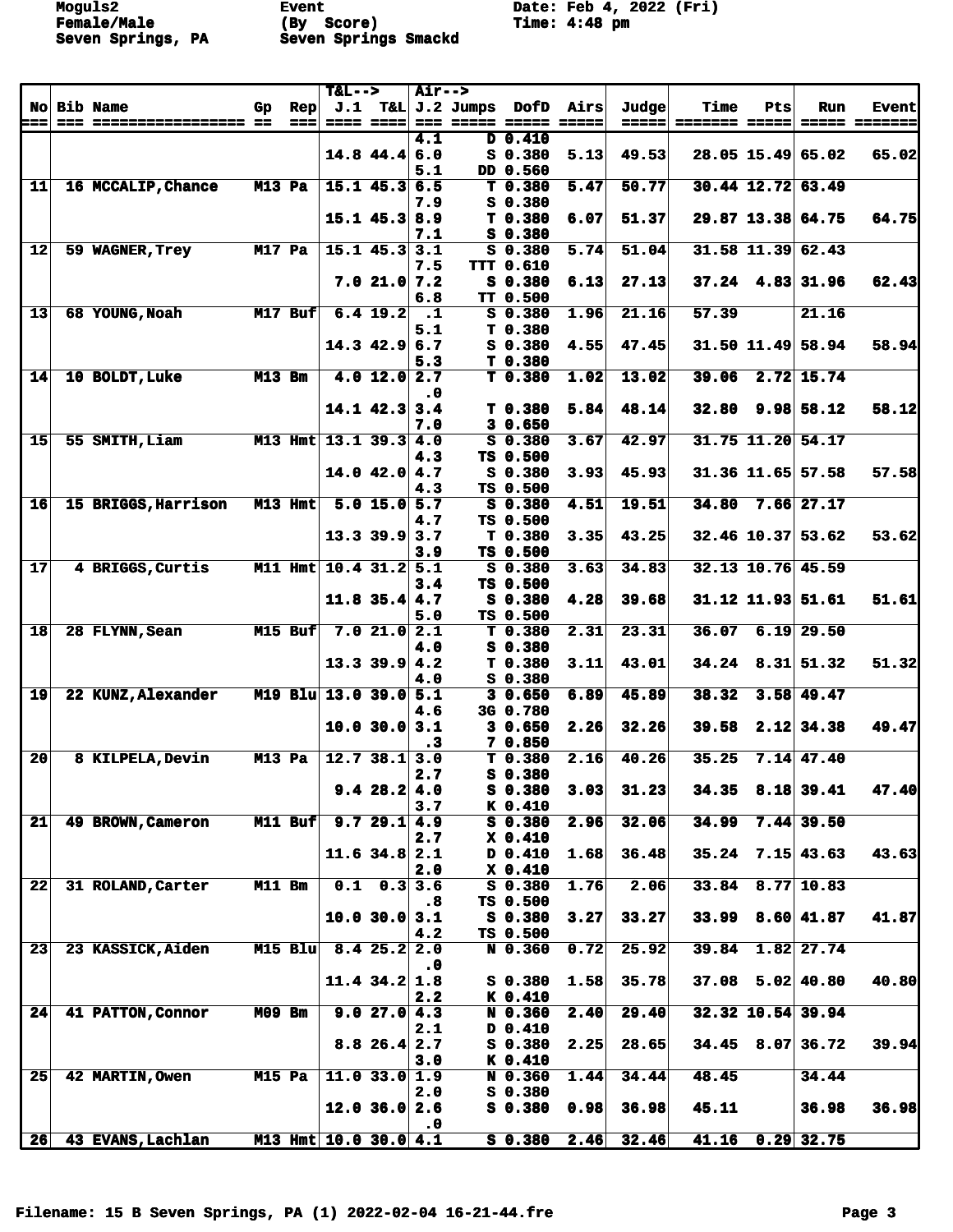**Female/Male (By Score) Time: 4:48 pm Seven Springs, PA Seven Springs Smackd** 

**Moguls2 Event Date: Feb 4, 2022 (Fri)**<br> **Female/Male** (By Score) **Date: Feb 4, 2022 (Fri)** 

|                 |                     |               |                | $T&L-->$ |                           | <b>Air--&gt;</b> |                             |                    |       |       |               |      |       |              |
|-----------------|---------------------|---------------|----------------|----------|---------------------------|------------------|-----------------------------|--------------------|-------|-------|---------------|------|-------|--------------|
|                 | No Bib Name         | <b>Gp</b>     | $\mathbf{Rep}$ |          |                           |                  | J.1 T&L J.2 Jumps DofD Airs |                    |       | Judge | Time          | Pts  | Run   | <b>Event</b> |
|                 |                     |               |                |          |                           |                  |                             |                    | :==== |       |               |      |       |              |
|                 |                     |               |                |          |                           | 2.4              |                             | T <sub>0.380</sub> |       |       |               |      |       |              |
|                 |                     |               |                |          | 11.0 33.0                 | 4.5              |                             | $S_0.380$          | 2.81  | 35.81 | 41.68         |      | 35.81 | 35.81        |
|                 |                     |               |                |          |                           | 2.9              |                             | T <sub>0.380</sub> |       |       |               |      |       |              |
| 27              | 25 HOFFMANN, Elijah | M11 Pa        |                |          | 9.127.31.7                |                  |                             | N 0.360            | 1.25  | 28.55 | 42.66         |      | 28.55 |              |
|                 |                     |               |                |          |                           | 1.7              |                             | $S_0.380$          |       |       |               |      |       |              |
|                 |                     |               |                |          | 9.829.41.9                |                  |                             | $S_0.380$          | 0.72  | 30.12 | 40.23         | 1.37 | 31.49 | 31.49        |
|                 |                     |               |                |          |                           | $\cdot$ 0        |                             |                    |       |       |               |      |       |              |
| 28              | 51 ROLAND, Davis    | <b>M09 Bm</b> |                |          | 8.024.0                   | 2.0              |                             | N 0.360            | 1.48  | 25.48 | 37.43         | 4.61 | 30.09 |              |
|                 |                     |               |                |          |                           | 2.0              |                             | $S_0.380$          |       |       |               |      |       |              |
|                 |                     |               |                |          | $0.1 \quad 0.3$           | 1.7              |                             | S 0.380            | 1.14  | 1.44  | 43.32         |      | 1.44  | 30.09        |
|                 |                     |               |                |          |                           | 1.4              |                             | N 0.360            |       |       |               |      |       |              |
| 29 <sup>1</sup> | 100 HOFFMANN, Noah  | M07 ?         |                |          | $6.6$ 19.8 1.5            |                  |                             | N 0.360            | 0.54  | 20.34 | 50.12         |      | 20.34 |              |
|                 |                     |               |                |          |                           | $\cdot$ 0        |                             |                    |       |       |               |      |       |              |
|                 |                     |               |                |          | 6.820.4                   |                  |                             |                    |       | 20.40 | 58.40         |      | 20.40 | 20.40        |
| 30              | 58 WAGNER, Thomas   | M11 Pa        |                |          | $6.5$ 19.5                |                  |                             |                    |       |       | 19.50 1:06.02 |      | 19.50 |              |
|                 |                     |               |                |          |                           |                  |                             |                    |       |       |               |      |       |              |
|                 |                     |               |                |          | $1.0 \quad 3.0 \quad 1.9$ | $\cdot$ 0        |                             | $S_0.380$          | 0.72  | 3.72  | 59.56         |      | 3.72  | 19.50        |
| 31              | 18 RESPET, Gunnar   | <b>M09 Pa</b> |                |          | dnf                       |                  |                             |                    | dnf   |       | (none)        |      | dnf   |              |
|                 |                     |               |                |          | dns                       |                  |                             |                    | dns   |       | (none)        |      | dns   | dnf          |
|                 |                     |               |                |          |                           |                  |                             |                    |       |       |               |      |       |              |
|                 |                     |               |                |          |                           |                  |                             |                    |       |       |               |      |       |              |

**Male = 27.61, Female = 29.66**

**Winfree 2022.00, B Rules, Rand=961 @ 7:37a(22-1-30), M2**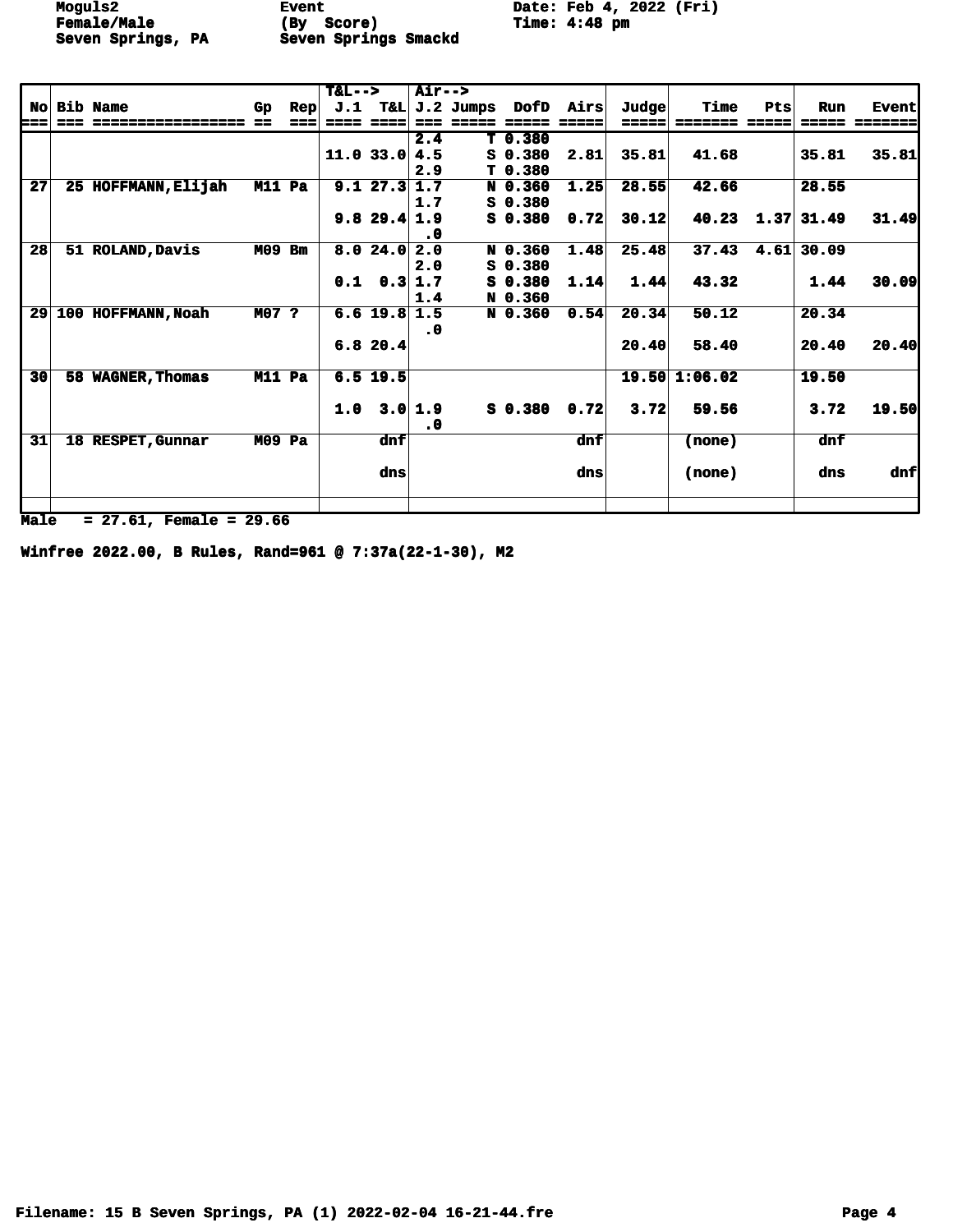**------------------------------------------------------------------------------**

**Female/Male (By Group Score) Time: 4:49 pm Seven Springs, PA Seven Springs Smackd** 

**Moguls2 Finals Date: Feb 4, 2022 (Fri)**

|                         | No Bib# Name |                                |       | Gp Representing        | <b>Score</b>            |
|-------------------------|--------------|--------------------------------|-------|------------------------|-------------------------|
| 12 S                    |              |                                | --    | ============           | ================        |
|                         |              |                                |       |                        |                         |
| $\mathbf{1}$            |              | 35 NEIL, Samantha              |       | F11 Hv Holiday V       | 47.87                   |
| $\overline{\mathbf{2}}$ |              | 19 BOLDT, Clara                |       | F11 Bm Bristol         | 43.98                   |
| 3                       |              | 3 CHESS, Piper                 |       | F11 Hv Holiday V       | 34.49                   |
| 4                       |              | 40 MCCARGO, Augustine          |       | F11 Pa Freestyle       | $\overline{\text{dns}}$ |
|                         |              |                                |       |                        |                         |
| $\mathbf{1}$            |              | 36 MURRAY, Eliza               |       | F13 Hv Holiday V       | 75.67                   |
| $\mathbf 2$             |              | 26 HACKER, Kylee               |       | F13 Hmt Holimont       | 71.52                   |
| 3                       |              | <b>48 PATTON, Allison</b>      |       | F13 Bm Bristol         | 66.03                   |
| 4                       |              | 46 ROBINSON, Jillian           |       | F13 Bm Bristol         | 62.37                   |
| $\overline{\mathbf{5}}$ |              | <b>37 MCCARGO, Meriwether</b>  |       | F13 Pa Freestyle       | 57.60                   |
| 6                       |              | 21 LARUSCH, Ella               |       | F13 Hv Holiday V       | 49.99                   |
| 7                       |              | <b>34 NELSON, Arden</b>        |       | F13 Hv Holiday V       | 45.09                   |
|                         |              |                                |       |                        |                         |
| $\overline{\mathbf{1}}$ |              | 57 VICKERS, Abigail            |       | F15 Hmt Holimont       | 67.74                   |
| $\mathbf 2$             |              | 5 EMERLING, Brianna            |       | F15 Hmt Holimont       | 66.43                   |
| $\overline{\mathbf{3}}$ |              | 60 WOODROW, Caitlin            |       | F15 Hmt Holimont       | 64.87                   |
|                         |              |                                |       |                        |                         |
| 1                       |              | 24 HANLEY, Anna                |       | F17 Pa Freestyle       | 54.02                   |
| $\overline{\mathbf{2}}$ |              | 54 SMITH, Hannah               |       | F17 Blu Blue Mou       | dns                     |
|                         |              |                                |       |                        |                         |
| 1                       |              | 29 FERRONE, Sophia             |       | F19 Blu Blue Mou       | 57.57                   |
|                         |              |                                |       |                        |                         |
| 1                       |              | 100 HOFFMANN, Noah             | M07 ? |                        | 20.40                   |
|                         |              |                                |       |                        |                         |
| 1                       |              | <b>41 PATTON, Connor</b>       |       | M09 Bm Bristol         | 39.94                   |
| $\overline{\mathbf{2}}$ |              | 51 ROLAND, Davis               |       | M09 Bm Bristol         | 30.09                   |
| $\overline{\mathbf{3}}$ |              | 18 RESPET, Gunnar              |       | M09 Pa Freestyle       | dnf                     |
|                         |              |                                |       |                        |                         |
| $\overline{\mathbf{1}}$ |              | 27 HACKER, Cayden              |       | M11 Hmt Holimont       | 66.74                   |
| $\mathbf 2$             |              | 4 BRIGGS, Curtis               |       | M11 Hmt Holimont       | 51.61                   |
| 3                       |              | 49 BROWN, Cameron              |       | <b>M11 Buffalo Ski</b> | 43.63                   |
| 4                       |              | 31 ROLAND, Carter              |       | M11 Bm Bristol         | 41.87                   |
| $\overline{\mathbf{5}}$ |              | 25 HOFFMANN, Elijah            |       | M11 Pa Freestyle       | 31.49                   |
| 6                       |              | 58 WAGNER, Thomas              |       | M11 Pa Freestyle       | 19.50                   |
|                         |              |                                |       |                        |                         |
| $\overline{\mathbf{1}}$ |              | <b>20 EDWARDS, Christopher</b> |       | M13 Hv Holiday V       | 76.47                   |
| $\mathbf 2$             |              | 69 BOSSOLA, Nicco              |       | M13 Pa Freestyle       | 73.04                   |
| 3                       |              | <b>52 SHEEHY, Neven</b>        |       | M13 Hv Holiday V       | 71.90                   |
| 4                       |              | 2 CHESS, Greyson               |       | M13 Hv Holiday V       | 70.63                   |
| 5                       |              | 16 MCCALIP, Chance             |       | M13 Pa Freestyle       | 64.75                   |
| 6                       |              | 10 BOLDT, Luke                 |       | M13 Bm Bristol         | 58.12                   |
| 7                       |              | 55 SMITH, Liam                 |       | M13 Hmt Holimont       | 57.58                   |
| $\overline{\mathbf{8}}$ |              | 15 BRIGGS, Harrison            |       | M13 Hmt Holimont       | 53.62                   |
| $\overline{9}$          |              | 8 KILPELA, Devin               |       | M13 Pa Freestyle       | 47.40                   |
| 10                      |              | 43 EVANS, Lachlan              |       | M13 Hmt Holimont       | 35.81                   |
|                         |              |                                |       |                        |                         |
| 1                       |              | 72 PIRAIN, Reese               |       | M15 Pa Freestyle       | 67.75                   |
| $\mathbf 2$             |              | 28 FLYNN, Sean                 |       | M15 Buf Buffalo        | 51.32                   |
| $\overline{\mathbf{3}}$ |              | 23 KASSICK, Aiden              |       | M15 Blu Blue Mou       | 40.80                   |
| 4                       |              | 42 MARTIN, Owen                |       | M15 Pa Freestyle       | 36.98                   |
|                         |              |                                |       |                        |                         |
| 1                       |              | 12 PLUMMER, Nolan              |       | M17 Pa Freestyle       | 72.53                   |
| $\overline{\mathbf{2}}$ |              | 13 CONLEY, Owen                |       | M17 Buf Buffalo        | 70.30                   |
| 3                       |              | 11 BANYARD, Richard            |       | M17 Hmt Holimont       | 70.10                   |
| 4                       |              | 14 COLLINS, Brian              |       | M17 Blu Blue Mou       | 65.02                   |
|                         |              |                                |       |                        |                         |